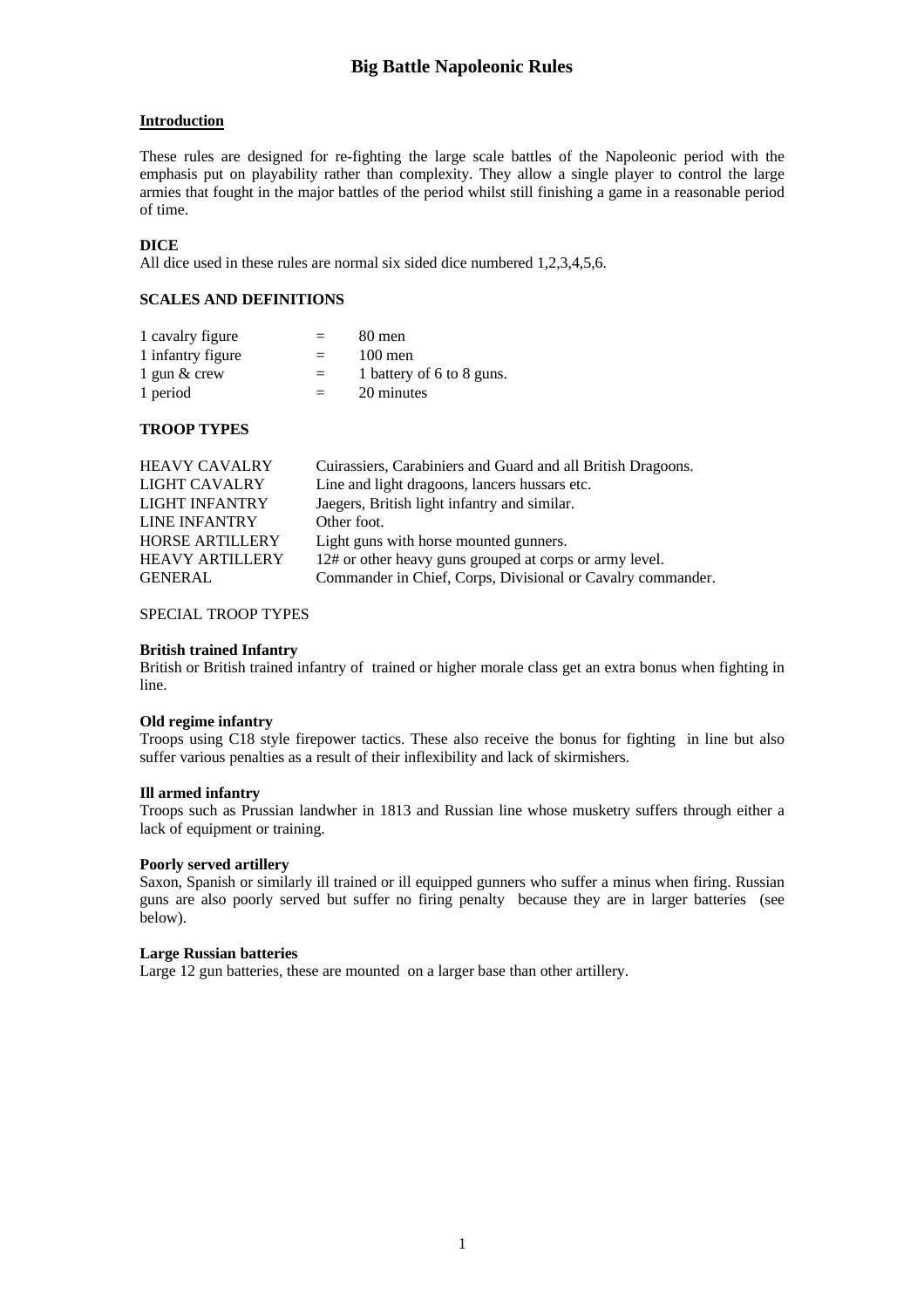# **MORALE GRADES**

| <b>GUARD</b>   | French Old Guard. British guard and household troops.                                     |
|----------------|-------------------------------------------------------------------------------------------|
| ELITE          | French Young Guard. Experienced British line troops. All other nations Guard and elite    |
|                | Grenadier formations.                                                                     |
| <b>TRAINED</b> | Other regular troops with some experience. In experienced British regulars and fencibles. |
| <b>RAW</b>     | Newly raised troops, Landwher and Cossacks. British militia and yeomanry.                 |

## **ARMY TYPES**

These rules distinguish between two types of army:

**Armies with an efficient corps structure.**

On the table such an army will have a CinC general base and a general base for each corps commander. **Division based armies without an efficient corps system.**

On the table such an army will have a CinC general base and a general base for each division commander

# **BASING FIGURES**

| Infantry base         | Four figures in two ranks of two or                                      | Frontage 3/4", depth 1".         |
|-----------------------|--------------------------------------------------------------------------|----------------------------------|
|                       | 3 figures in a single rank.                                              |                                  |
| Cavalry base          | Four figures in two ranks of two.                                        | Frontage 1", depth 2".           |
| Large Russian Battery | Two or three crew for horse artillery,<br>three or four for a heavy gun. | Frontage $2 \& 1/4$ ", depth 1". |
| Other artillery base  | Two crew for horse artillery,                                            | Frontage 1 & $1/2$ ", depth 1".  |
|                       | three for a heavy gun.                                                   |                                  |
| Limber base           | Two horse models side by side.                                           | Frontage $1 \& 1/2$ ", depth 1". |
| CinCs base            | Carriage or 3 to 4 mounted figures.                                      | 2" square base.                  |
| Divisional general    | Single mounted figure,                                                   | 1" square base.                  |
| Cavalry general       | Single mounted figure,                                                   | 1" square base.                  |
| Corps general         | Two mounted figures                                                      | $1+1/2$ " square base.           |

# CAVALRY AND INFANTRY FORMATIONS

| Line            | Single line of bases side by side.                                                     |
|-----------------|----------------------------------------------------------------------------------------|
| Column          | Two ranks of bases, as equal as possible in strength with the odd base, if any, in the |
|                 | front rank.                                                                            |
| Column of march | Single file of bases end to end.                                                       |
| Square          | Two ranks of infantry bases placed back to back.                                       |

## **ARTILLERY FORMATIONS**

| Unlimbered      | Both crew and gun facing forwards.                                                            |
|-----------------|-----------------------------------------------------------------------------------------------|
| Limbered        | Crew face forward, gun with its barrel pointing backwards.                                    |
| Column of march | As limbered, except a limber base is placed touching the front edge of the artillery<br>base. |

## **COUNTERS AND MARKERS**

Coloured markers are used to indicate when a unit is in certain states:

| DISORDERED        | A yellow marker |
|-------------------|-----------------|
| <b>ROUTING</b>    | A red marker    |
| <b>COUNTERING</b> | A green marker  |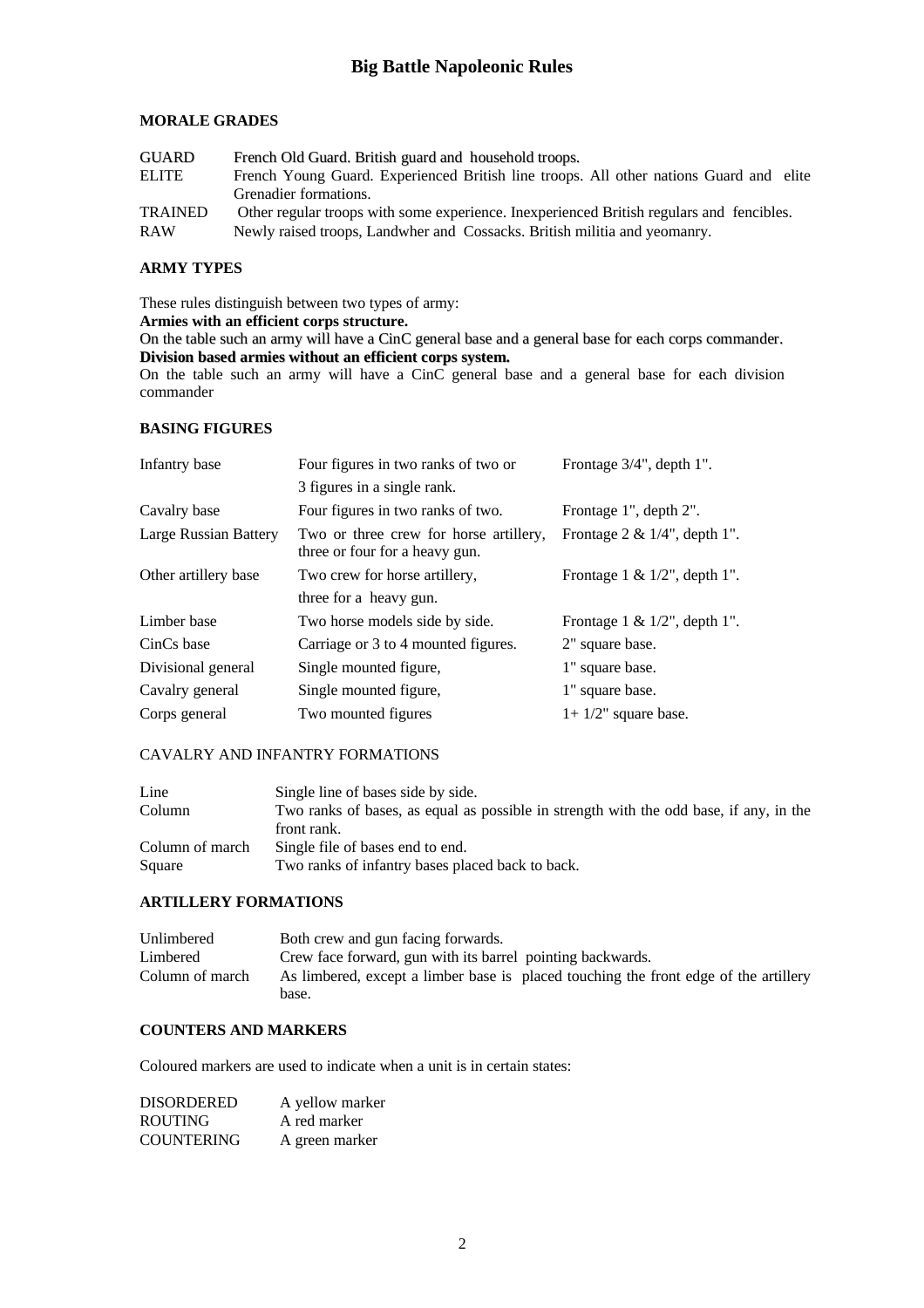# **UNIT SIZES**

A unit of infantry or cavalry figures represents a brigade. An infantry unit consists of between 3 and 8 bases, a cavalry unit of 3 to 7 bases. A gun model represents a battery, a generals base represents the great man himself plus his staff.

# **SETTING UP A GAME**

Before beginning to play a game 'scenario' needs to be developed. This must include details of all the troops fighting on both sides, the terrain over which they are fighting, the deployment of troops at the start of the game, which side is the 'attacking' side, the length of the game and so on. In the case of the refight of a historical battle the scenario should obviously reflect the historical situation, in the case of a non historical game one player should draw up the scenario for the game, then the other player picks which side he wishes to use.

# **TROOP DEPLOYMENT**

The area within which troops can be deployed will be determined by the scenario. The defender deploys all his on table troops first, then the attacker deploys his. Troops must not be deployed within 12" of any enemy troops. When troops are first deployed they must be within the command distance of their own corps or division commander, unless defending a fortification, town or other defensible terrain feature.

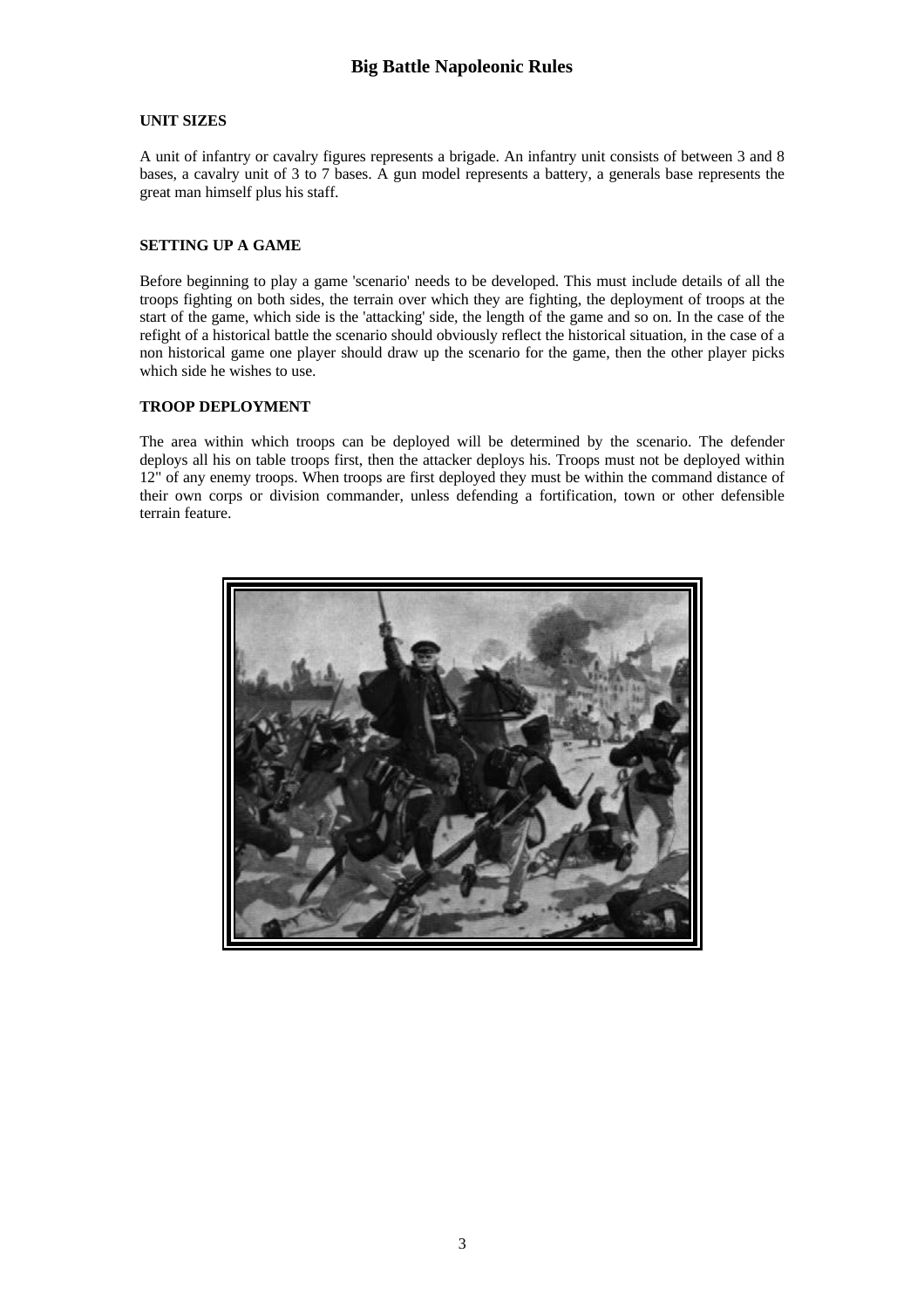# **PERIOD SEQUENCE**

A game period consists of a pair of moves. In the first of these moves the attacking side is the phasing side, in the second the defending side is the phasing side.

Each move follows the same sequence as shown below:

Side  $A =$  phasing side, Side  $B =$  non-phasing side

- **1)** Side A tests to rally any eligible routing troops.
- **2)** Side A checks command and control.
- **3)** Side A does all normal moves, and marks any cavalry held on a counter. Side B can try to form square with any infantry attacked by cavalry. Side B can make any counter moves, then removes all counter markers from his units.
- **4)** Firing phase Side B fires

Side A fires

- **5)** Fight melees.
- **6)** Move routing and pursuing troops from both sides. Side A can move any cavalry on counter, remove the marker from any units moved.

#### **COMMAND AND CONTROL**

Each General has a command span. Units need to be within the command span of a friendly general at the start of the phase to be able to make certain actions. These are:

- 1) Rally from rout
- 2) Move in line or column
- 3) Unlimber

A unit which has no general can still:

- 1) Rally from disorder
- 2) Rout
- 3) Fire
- 4) Form emergency square
- 5) Move in column of march
- 6) Follow up or pursue

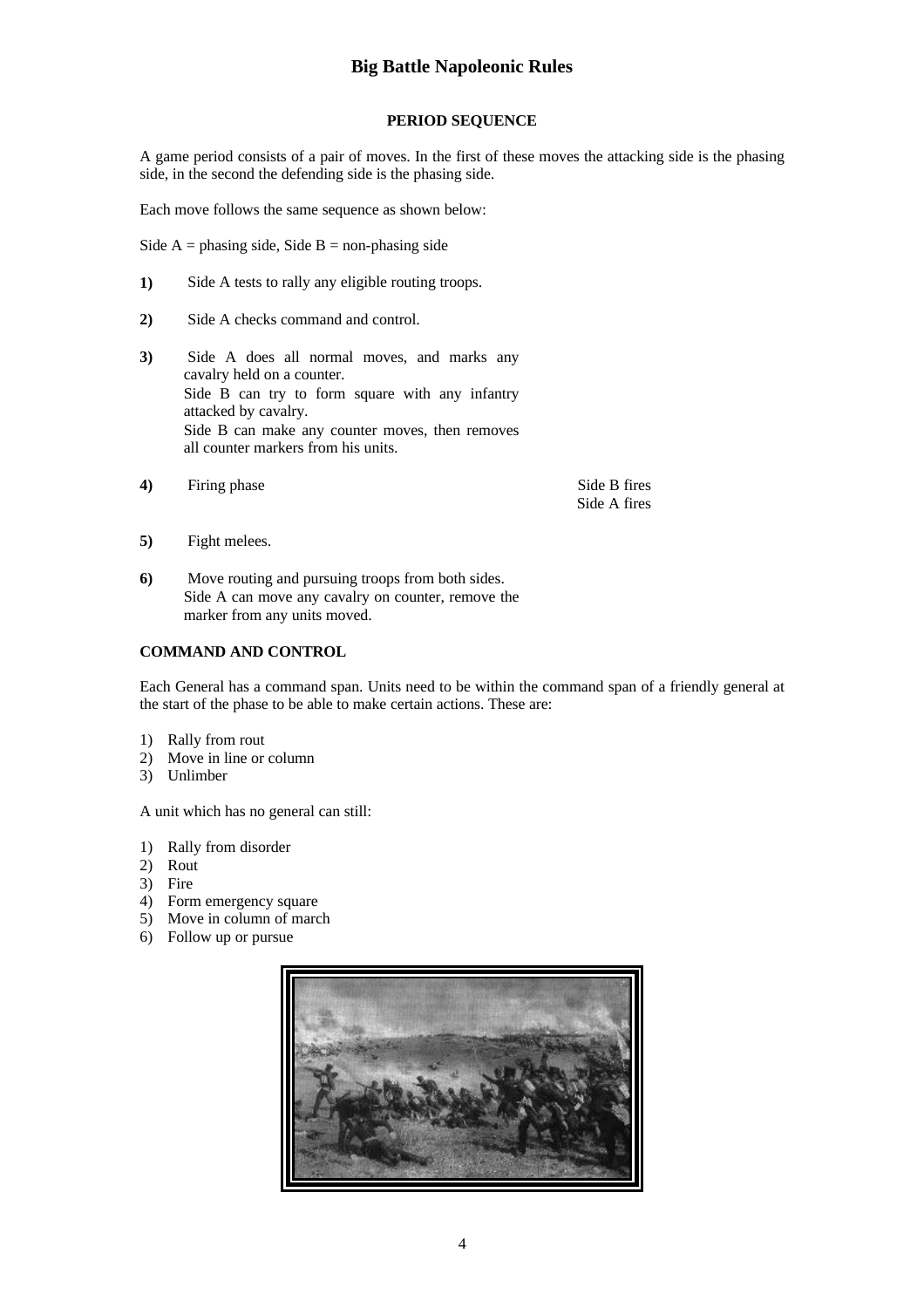### **Command spans**

| Any CinC                                   | 12" |
|--------------------------------------------|-----|
| French corps commander                     | 12" |
| Prussian corps commander                   | 10" |
| Confederation of the Rhine corps commander | 10" |
| Austrian corps commander                   | 8"  |
| Russian corps commander                    | 8"  |
| Cavalry corps commander                    | 6"  |
| Division commander                         | 4"  |
| NOTES:                                     |     |

• A general can command any troops within his army except that a cavalry commander cannot command infantry or heavy artillery, though further restrictions may be specified within the scenario for a particular game.

- A cavalry general in a division based army only has a command radius of 4".
- British Spanish and Portuguese armies never seem to have had effective corps structures so corps commanders for these nationalities are not listed.

#### **Risks to generals**

Generals cannot be fired at or killed in these rules. If an enemy unit moves over a generals base the player moves his general up to 6" in any direction to get him out of harms way.

### **MOVEMENT**

|                                                             | <b>Normal</b> | CofM | Rout | <b>Pursuit</b> |
|-------------------------------------------------------------|---------------|------|------|----------------|
| <b>Infantry Column</b>                                      | 10"           | 18   | 6    |                |
| <b>Infantry Line</b>                                        | 2"            |      | 6    |                |
| Infantry in square or stepping back<br>/ artillery wheeling | 1"            |      |      |                |
| <b>Heavy Cavalry</b>                                        | 12"           | 24   | 10   | 8              |
| <b>Light Cavalry</b>                                        | 16"           | 24   | 12   | 10             |
| <b>Heavy Artillery</b>                                      | 8"            | 18   | ۰    |                |
| Horse Artillery                                             | 16"           | 24   |      |                |
| General                                                     | 16"           |      |      |                |

#### **Formation changes**

It takes infantry a full move to change formation, cavalry take half a move. Limbering or unlimbering costs four inches of move distance. Unlimbered artillery may not move or change direction except by wheeling up to an inch to bring a target within it's arc of fire. Guns may not move or wheel and then fire in the same move, though they may unlimber and then fire. Artillery take half a move to switch between being limbered and being in march column (or v.v.).

#### **Changing direction**

A unit can change direction either by wheeling or by making an about face. An about face costs four inches of move for cavalry or limbered artillery, a full move for infantry and is not allowed to unlimbered artillery. Units can only wheel forwards, the distance moved is the greatest distance moved by any one figure.

#### **Rough Terrain**

Infantry in rough terrain move at half speed. Cavalry in rough terrain move at one quarter speed and are disordered. A unit in column of march can move through a town at full speed. Artillery cannot move through rough terrain except that artillery in column of march can move through towns and any artillery can move across a ford at half speed.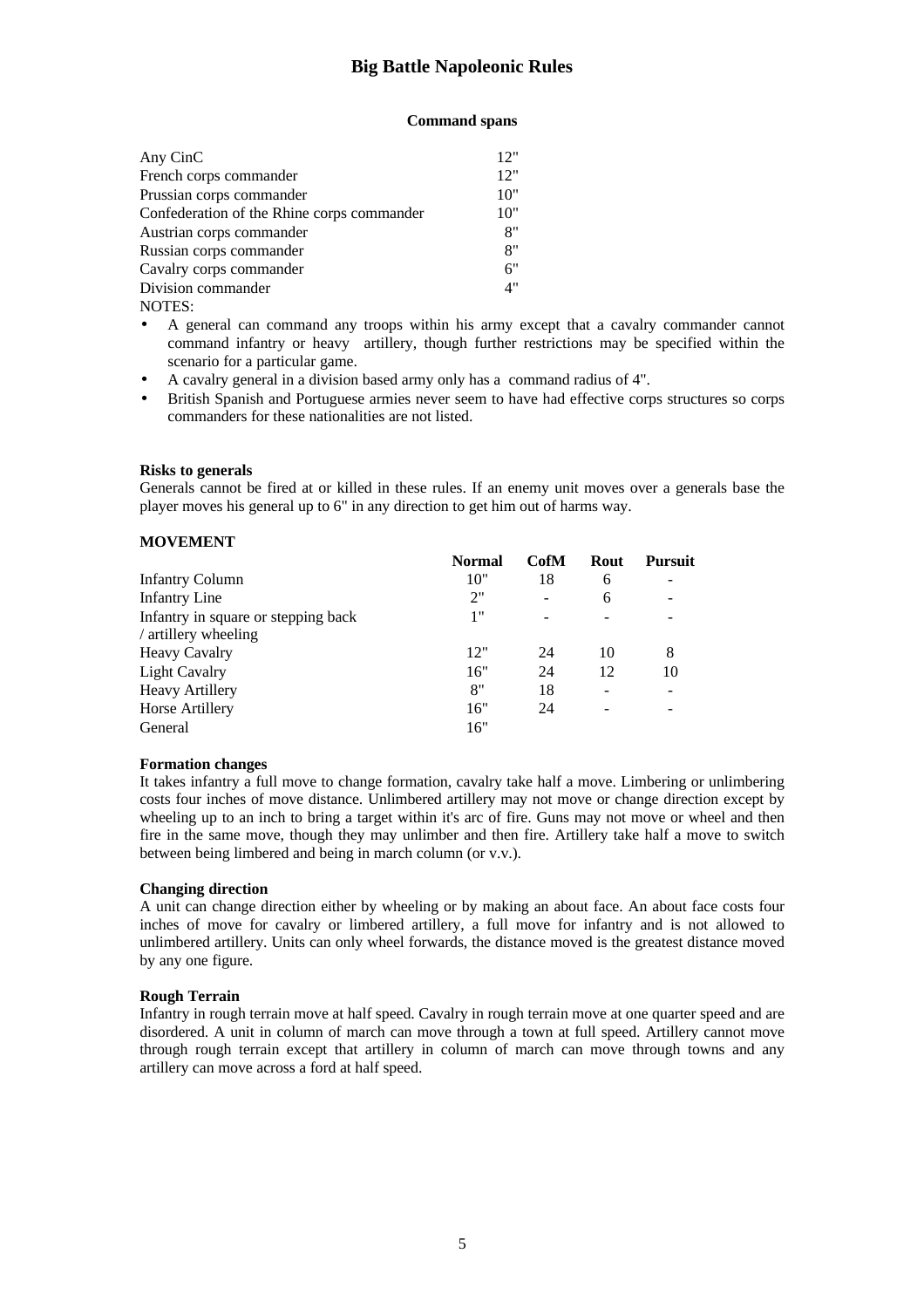#### **Column of march**

Troops in column of march cannot move to closer than 12" from any known enemy. If contacted by an enemy unit they are routed automatically and lose 2 bases, any attached artillery is destroyed.

#### **Emergency squares**

Infantry not in square charged by cavalry must attempt to form square. Throw 2D6, and if their total is less than the distance in inches that the cavalry moved to contact them they have succeeded, otherwise they remain halted in their original formation. Adjust the total to they need to beat using the table below:

| Guard                    | $+2$ |
|--------------------------|------|
| Elite                    | $+1$ |
| Raw                      | $-2$ |
| In column                | $+1$ |
| Disordered               | $-2$ |
| Enemy infantry within 3" | $-3$ |

Infantry can try to form square even if not commanded by a general but need to be under command to get back out.

Foot cannot move whilst in square.

If the infantry successfully form square the cavalry halt 2" away from them (or in their original position if closer than 2" away).

#### **Pursuit**

A cavalry unit which breaks or destroys an enemy unit makes a pursuit move forwards, at the end of which it becomes disordered. A pursuing unit must hit any enemy unit in its path, except it will halt 2" short of a square. A unit which does not contact enemy during its pursuit move ceases to pursue. A unit may pursue in either of a periods moves.

#### **Rout**

A unit which routs must run as directly as possible towards its own baseline whilst avoiding all enemy. All routers adopt column formation during their first rout move. Routers move in both of each periods moves until they either rally or leave the table.

#### **Interpenetration**

Friendly units may interpenetrate without penalty, even if one or both are disordered or routing.

#### **Counter moves**

A cavalry unit which does not move during its movement phase can be given a 'counter' marker. This allows the unit to make a limited move either in the rout/pursuit phase of its own move or at the end of the enemy's next movement phase. A counter move is only half the length of a normal move.

## **Deploying in a town**

To claim melee benefits from being within a town a unit must deploy within it. This counts as a formation change. A unit deployed in a town counts as being in line. Only infantry can deploy within a town. The unit must reform into another formation before moving again.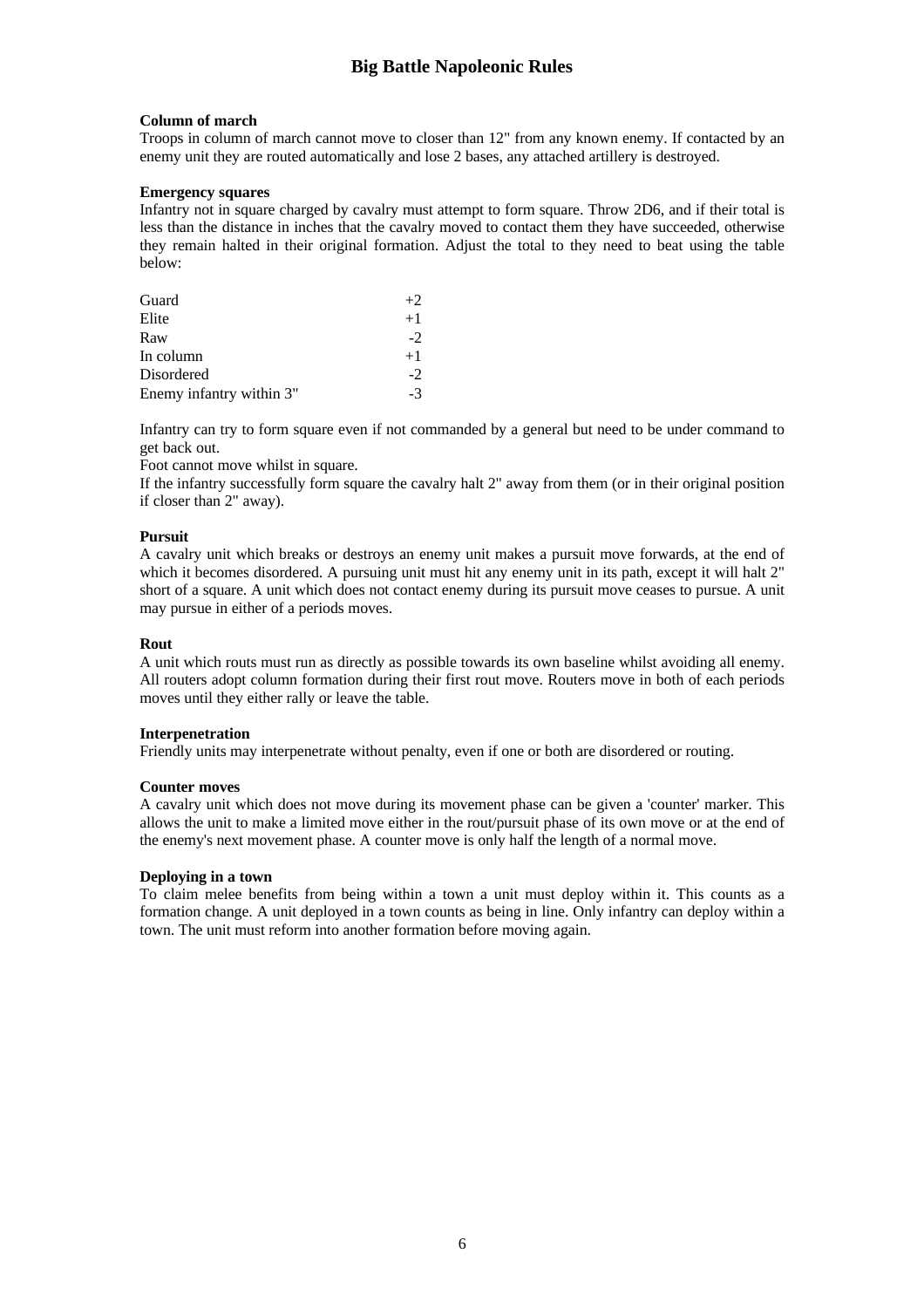## **Attached artillery**

An artillery piece with at least half of on face of it's base in contact with a friendly infantry or cavalry unit is counted as being attached to that unit. This gives the artillery a degree of protection in melee. An artillery piece cannot be attached to a unit deployed in a town or other difficult terrain.

## **RECOVERING FROM ROUT**

A routing unit which is both within a friendly Generals command radius and not in contact with an enemy unit at the start of its sides move may test to rally from rout. Throw 2D6, the total needed to rally depends on the units class:

| Raw     | 11 |
|---------|----|
| Trained | 10 |
| Elite   | Q  |
| Guard   | 6  |

If the unit is within the command radius of it's CinC deduct one from the score required. A cavalry general cannot rally infantry.

A unit which fails to get the required score continues to rout, there is no limit to the number of times a routing unit can attempt to rally. A unit which passes the test must immediately rally and counts as disordered until it has done so.

## DISORDER

Causes of disorder:

- 1) Cavalry slowed by difficult terrain.
- 2) Cavalry who have pursued.
- 3) Any unit who suffered more than 1 casualty in a single firing phase.
- 4) A unit which has passed a test to recover from rout but has not yet rallied.
- 5) Old regime infantry changing formation between column and line.

Effects of disorder:

- 1) Disordered units may not contact an enemy unit unless the disordered unit is pursuing.
- 2) Disordered units are penalised when firing
- 3) Disordered infantry are penalised when attempting to form square.

It is not compulsory to rally a disordered unit except when the unit has passed a recover from rout test.

## **RALLYING**

A unit rallies after becoming disordered or after passing a test to rally from rout. A unit rallies by halting for a whole friendly move. A unit may not fire or fight a melee in the same move as in which it rallies.

## **CHARGING**

A charge is any move designed to contact an enemy infantry or cavalry unit. A charge is the same length as a normal move. A charging unit may wheel at the start of it's charge move to face it's target, and may wheel further during the charge to avoid difficult terrain. A unit that starts the period with any part of it within a 45 degree arc of it's target's front must charge the front of it's opponent, it may not hit the enemies flank or rear, thus in the diagram below a unit in position 1 may not charge the flank of unit A even if it has the move to wheel round and do so, but a unit in position 2 would be allowed to charge unit A in the flank as no part of the unit would be within 45 degrees of the front of unit A at the start of it's move..

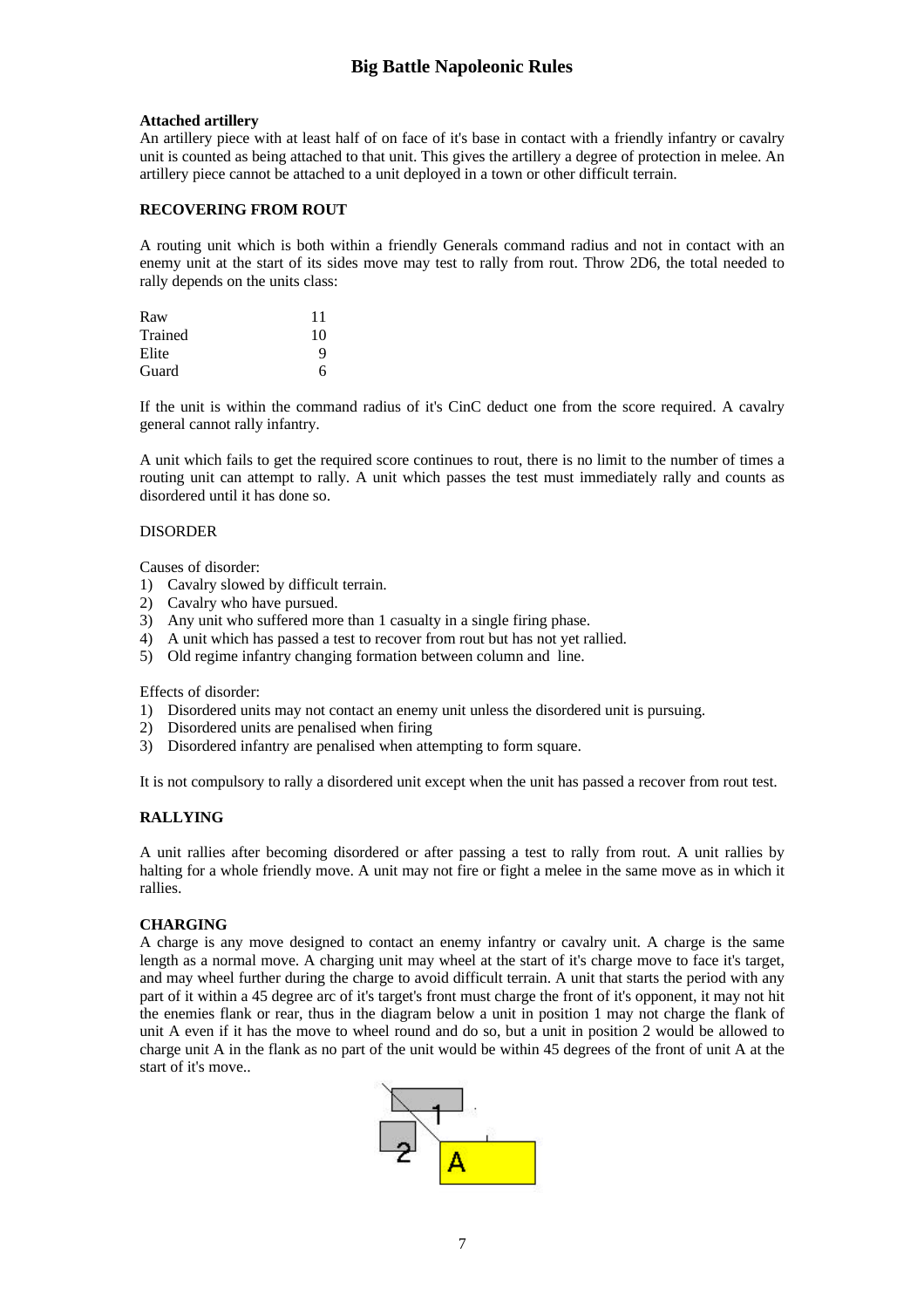## **FIRING**

Cavalry, limbered artillery and troops in column of march cannot fire. A unit may fire at any enemy that has passed within it's arc of fire within the last move, though there is a deduction for firing at an enemy no longer available as a target during the firing phase. Throw 2D6 for each firing unit, an attacking die (red) and a defensive die (white). Adjust the attacking die according to the table below. If the attacking dies score is twice or more that of the defending die one base of the target unit is killed. A firing unit firing with an attached artillery battery available as a target can choose to fire at either the artillery or the unit it is attached to (even if the unit it is attached to would not otherwise be a valid target).

Firing factors:

| Light infantry firing                               | $+1$ |
|-----------------------------------------------------|------|
| Ill equipped infantry firing                        | $-1$ |
| Ill served artillery firing                         | $-1$ |
| Target is in cover                                  | $-1$ |
| Target is in square or is enfiladed                 | $+1$ |
| Artillery in canister range                         | $+1$ |
| Artillery at long range                             | $-1$ |
| Firers disordered                                   | $-2$ |
| Firing unit has 3 or less bases                     | $-1$ |
| Firing unit is charged by cavalry and not in square | $-1$ |
| Firing unit is in square                            | $-2$ |
| Target is un-enfiladed line                         | $-1$ |
| Firing at a target that s no longer available       | -2   |
|                                                     |      |

#### **Ranges**

| Old regime               | 2" |
|--------------------------|----|
| Other muskets and rifles | 4" |

|           |                  | Horse | Heavy |
|-----------|------------------|-------|-------|
| Artillery | Short (Canister) |       |       |
|           | Medium           | h     |       |
|           | Long             | 10    | 16    |

A unit that loses more than one base to fire in a single phase becomes disordered.

#### **Arc of fire**

An infantry unit can fire at any target within 45 degrees either side of straight ahead of the centre of the unit, so long as there is a clear line of sight. An artillery unit can fire at any target within 10 degrees either side of straight ahead so long as there is a clear line of sight, of the same width as the front of the battery, between the battery and the target.

#### **Valid target**

A unit may not fire at a unit that was not a valid target at the start of the firing phase. Eg. Unit A causes a hit on enemy unit 1 and unit 1 is dispersed. This exposes enemy unit 2 to the sight of unit B, unit B is not allowed to fire on unit 2, it's fire is deemed to have contributed to the destruction of unit 1.

## **Squares and artillery**

A firing gun attached to a square does not count the minus for being in square.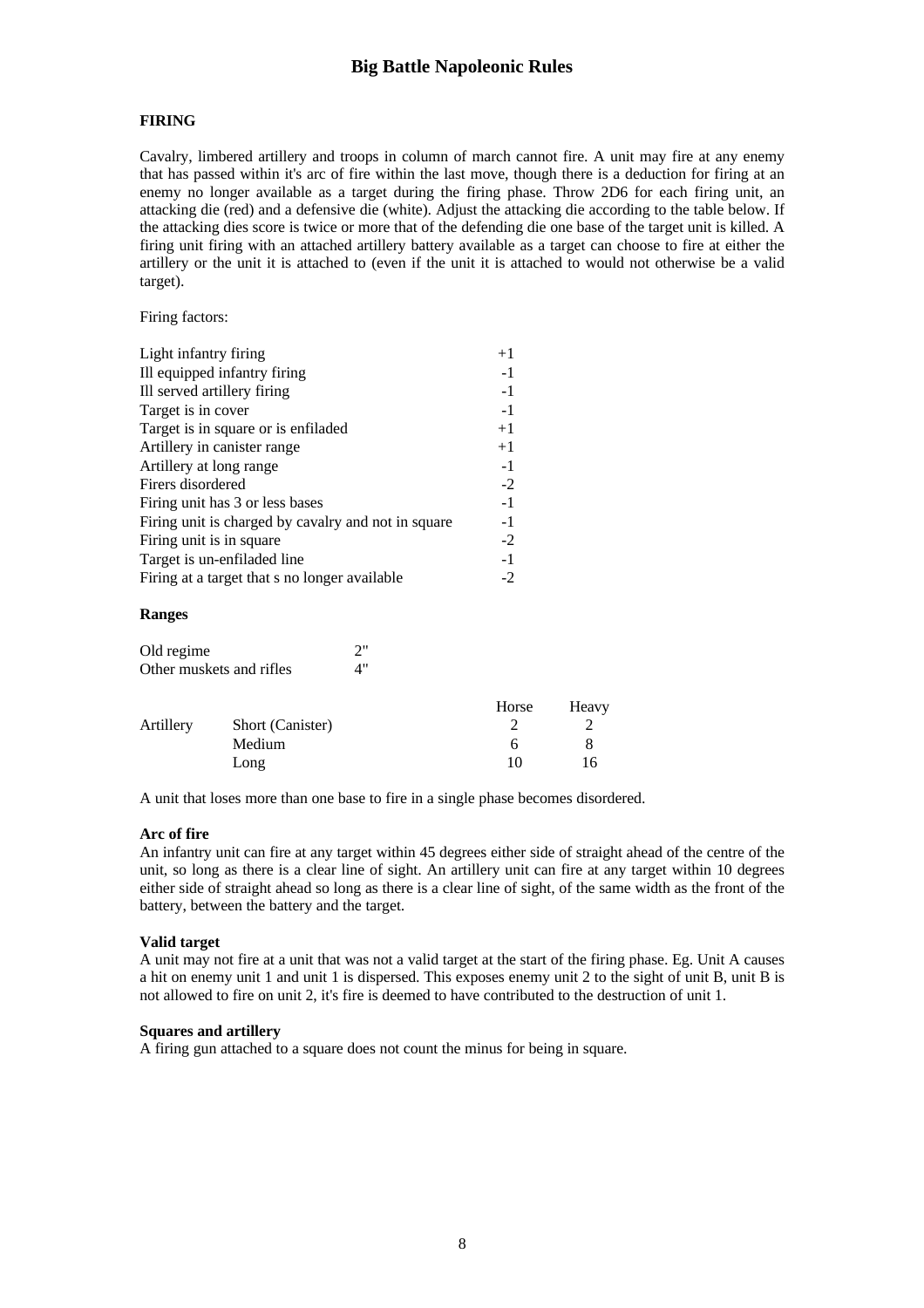# **MELEE**

## **Cavalry v's Cavalry or Infantry, Infantry v's Infantry**

As far as possible melees should be divided up into 1 unit v's 1 unit fights. Where one side has more than unit involved the phasing player chooses which unit on each side will be the unit that actually fights. The other unit(s) involved do not fight directly but count as supporting bases to the fighting unit. One rank of cavalry or Old Regime infantry can fight or count as supports, two ranks of other infantry may do so.

For each side throw a die and adjust the score thrown using the table below:

| Each cavalry base v's infantry not in square   | $+4$ |
|------------------------------------------------|------|
| Each other eligible base in the unit fighting  | $+1$ |
| Guard                                          | $+2$ |
| Elite                                          | $+1$ |
| <b>Raw Cossacks</b>                            | $-2$ |
| Other Raw                                      | $-1$ |
| Disordered                                     | $-1$ |
| Enemy defending obstacle                       | $-1$ |
| Enemy defending fortification                  | $-3$ |
| Heavy cavalry                                  | $+2$ |
| British trained or Old Regime infantry in line | $+3$ |
| Other infantry in line                         | $+2$ |
| Infantry in square                             | $-5$ |
| 1 or 2 eligible bases in supporting units      | $+1$ |
| 3 to 5 eligible bases in supporting units      | $+2$ |
| 6 or more eligible bases in supporting units   | $+3$ |

Compare the adjusted scores and apply the appropriate result from the table below:

| <b>Difference</b> | <b>Result</b>                                                                                                                                                                                                                              |  |
|-------------------|--------------------------------------------------------------------------------------------------------------------------------------------------------------------------------------------------------------------------------------------|--|
| $0 \text{ or } 1$ | Indecisive, bounce back 2" (1" each in the open, if one side defending<br>cover they hold, opponents bounce back 2"). Cavalry may choose to<br>bounce back up to an additional 5", the attacking unit choosing how far to<br>recoil first. |  |
| $2.3$ or $4$      | Losers pushed back 2" and lose a base, winning cavalry must follow up 2",<br>winning infantry must follow up unless they received a charge this move,<br>in which case they must hold their ground.                                        |  |
| 5 or more         | Losers lose 2 bases and rout, winning infantry hold their ground, cavalry<br>pursue.                                                                                                                                                       |  |

#### **Melee results for supporting units**

Troops supporting a unit which wins a melee take the same melee result as that unit. Troops supporting a unit which loses or fights an indecisive melee can be bounced or pushed back but do not rout, being pushed back instead. Supporting troops who are pushed back do not suffer casualties. A unit routing a supported unit may follow up the push back of their supports rather than holding its ground or pursuing.

#### **Melee results and other units**

Troops who are pushed or bounce back force back any friendly unit(s) in their way. The unit pushed back is not disordered by this but the unit(s) forced back by them are disordered as a result.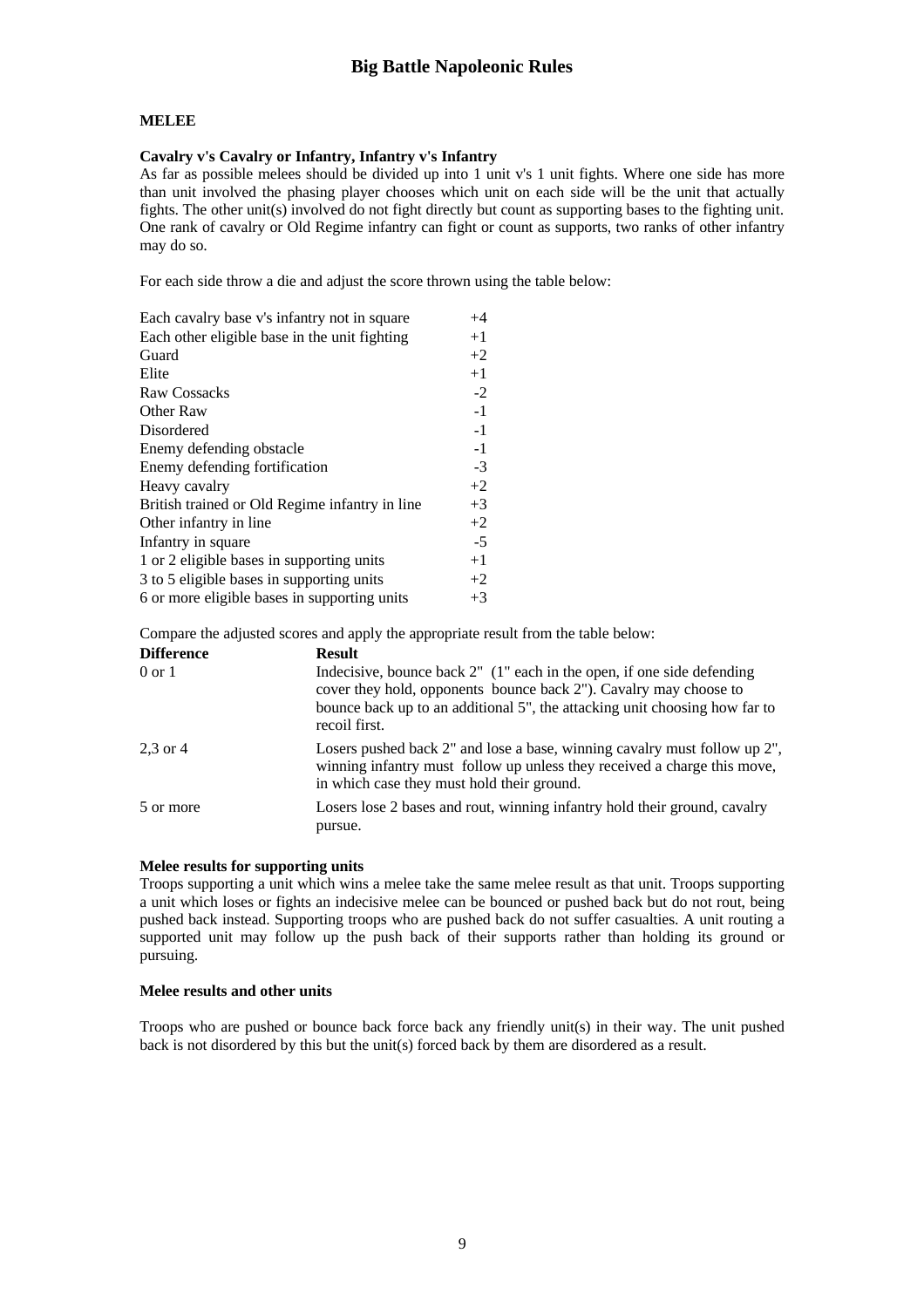## **Cavalry v's infantry**

Cavalry automatically break infantry not in square and in the open that they have contacted in the flank or rear. The infantry lose 2 bases and rout, the cavalry must pursue.

Infantry in square bounce cavalry off automatically.

Cavalry that contact or are contacted by infantry whilst in rough terrain automatically break, losing one base. Infantry may not move into contact with enemy cavalry who are in the open.

## **Artillery in melee**

Cavalry and infantry can destroy unaccompanied enemy artillery simply by passing over it. This does not count as a melee and does not slow the units movement. The destroyed artillery unit does not get to fire in the move in which it is destroyed.

Artillery attached to a unit is counted as part of that unit for melee purposes, though artillery pieces do not count towards the number of bases in the unit. Artillery pieces can fall back with a unit which is pushed back but artillery attached to a unit which routs is destroyed. Artillery pieces attached to a unit which follows up or pursues an opponent must limber up and are placed at the rear of the unit they are attached to.

# **DISPERSAL**

When an infantry or cavalry unit is reduced to a single base it is removed from the table.

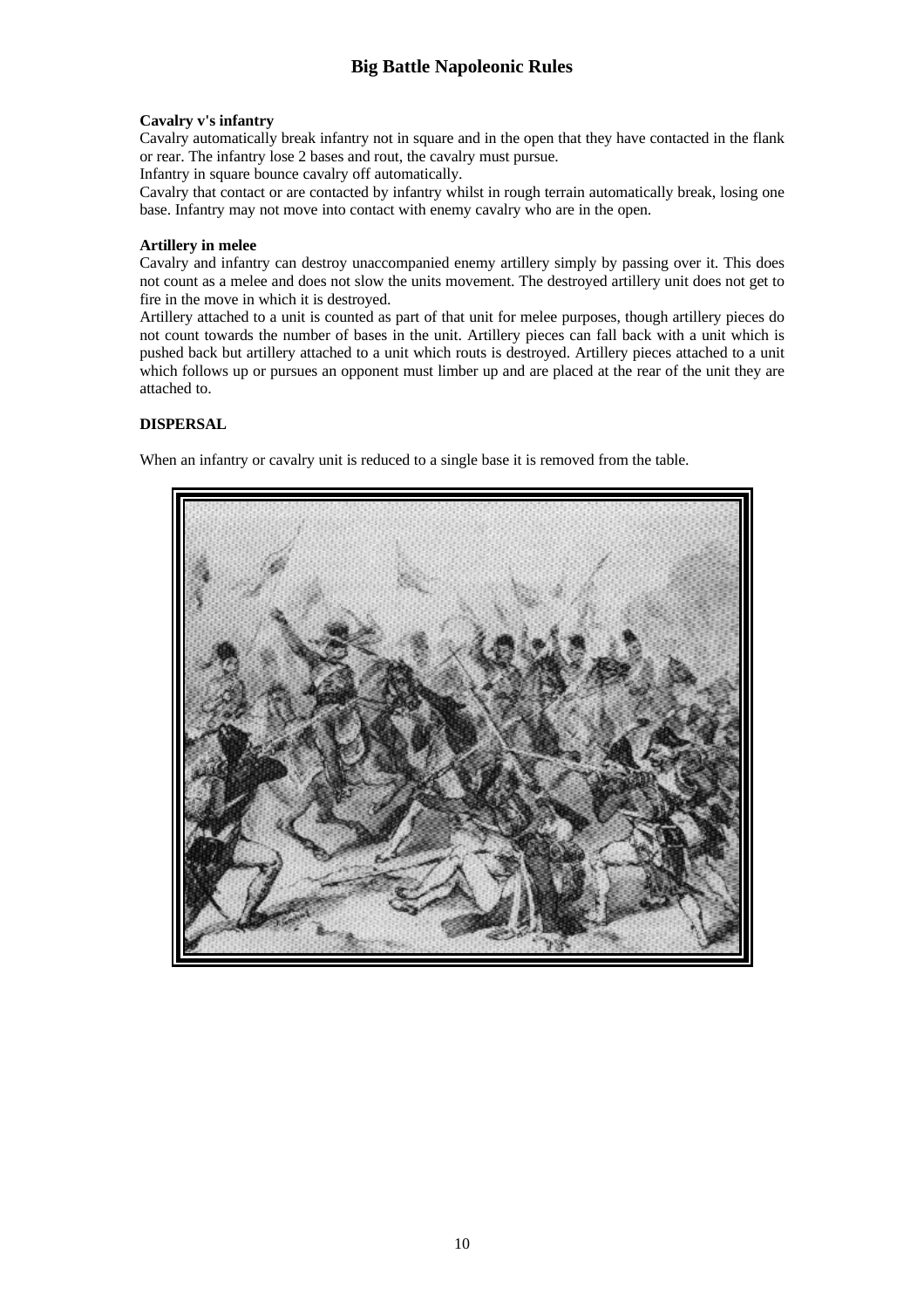# **Scenario: The battle of Ligny**

#### **The Prussian Army** (Defending)

Commander in chief: **Blucher**

# **1st Corps:**

Corps commander (Zeithen) 3 x 24 PRUSSIAN LINE 2 x 20 PRUSSIAN LINE 2 x 16 PRUSSIAN LINE 1 x 16 PRUSSIAN JAEGER 2 x 24 PRUSSIAN LANDWHER 2 x 20 PRUSSIAN LANDWHER 2 x 12 PRUSSIAN CAVALRY 1 x 20 PRUSSIAN LANDWHER CAVALRY 2 x PRUSSIAN HEAVY ARTILLERY 2 x PRUSSIAN HORSE ARTILLERY

#### **2nd Corps:**

Corps commander (Pirch) 5 x 24 PRUSSIAN LINE 3 x 20 PRUSSIAN LINE 4 x 24 PRUSSIAN LANDWHER 3 x 12 PRUSSIAN CAVALRY 1 x 20 PRUSSIAN LANDWHER CAVALRY 2 x PRUSSIAN HEAVY ARTILLERY 3 x PRUSSIAN HORSE ARTILLERY

# **3rd Corps:**

Corps commander (Thielmann) 4 x 24 PRUSSIAN LINE 3 x 24 PRUSSIAN LANDWHER 3 x 20 PRUSSIAN LANDWHER 2 x 16 PRUSSIAN CAVALRY 1 x PRUSSIAN HEAVY ARTILLERY 3 x PRUSSIAN HORSE ARTILLERY

Troop classifications:

PRUSSIAN LINE trained line infantry PRUSSIAN LANDWHER raw line infantry PRUSSIAN JAEGER trained light infantry<br>
PRUSSIAN CAVALRY trained light cavalry PRUSSIAN CAVALRY trained light cava<br>
PRUSSIAN LANDWHER CAVALRY raw light cavalry PRUSSIAN LANDWHER CAVALRY PRUSSIAN HEAVY ARTILLERY 12# battery PRUSSIAN HORSE ARTILLERY 6# battery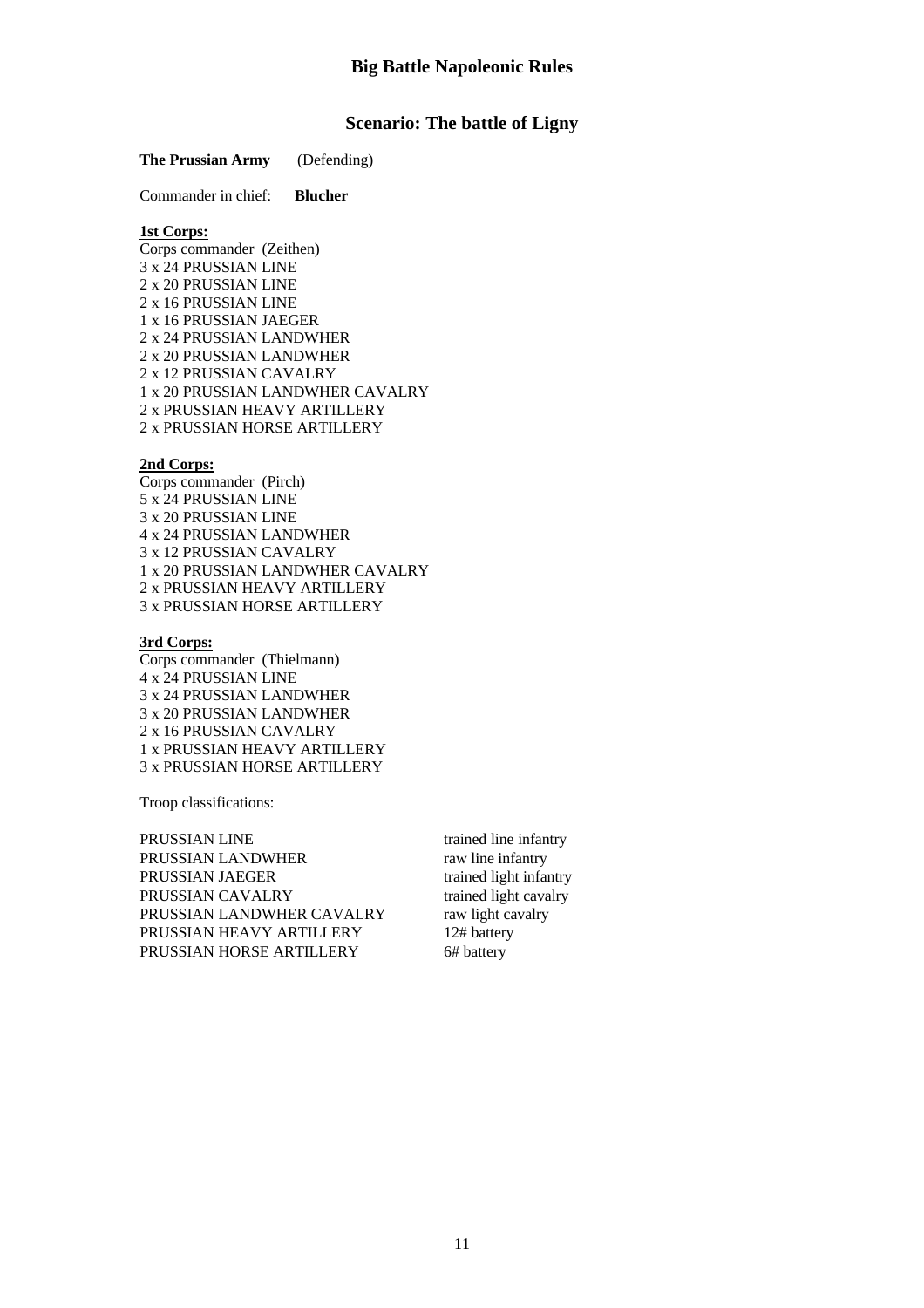**French Army** (Attacking)

Commander in Chief: **Napoleon**

#### **Guard corps:**

Corps commander (Druot) 2 x 24 OLD GUARD 2 x 20 OLD GUARD 2 x 20 YOUNG GUARD 1 x 20 GUARD CAVALRY 4 x HEAVY ARTILLERY 1 x HORSE ARTILLERY

#### **3rd Corps:**

Corps commander (Vandamme) 2 x 28 FRENCH LINE INFANTRY 3 x 24 FRENCH LINE INFANTRY 2 x 20 FRENCH LINE INFANTRY 1 x 12 FRENCH LIGHT CAVALRY 1 x HORSE ARTILLERY

# **4th Corps:**

Corps commander (Gerard) 2 x 24 FRENCH LINE INFANTRY 4 x 20 FRENCH LINE INFANTRY 1 x 16 FRENCH LIGHT CAVALRY 1 x HEAVY ARTILLERY 1 x HORSE ARTILLERY

#### **1st Cavalry Corps:**

Cavalry general (Pajol) 1 x 20 FRENCH LIGHT CAVALRY 1 x 16 FRENCH LIGHT CAVALRY 2 x HORSE ARTILLERY

#### **2nd Cavalry Corps:**

Cavalry general (Exelmanns) 1 x 20 FRENCH LIGHT CAVALRY 1 x 16 FRENCH LIGHT CAVALRY 2 x HORSE ARTILLERY

#### **4th Cavalry Corps:**

Cavalry general (Milhaud) 1 x 20 CUIRASSIERS 1 x 16 CUIRASSIERS 2 x HORSE ARTILLERY

#### **D'Erlons troops**

1 x 20 FRENCH LINE INFANTRY 1 x 16 FRENCH LINE INFANTRY 1 x 16 FRENCH LIGHT CAVALRY

Troop classifications

OLD GUARD Guard class 'line' infantry YOUNG GUARD Elite 'line' infantry GUARD CAVALRY Guard class heavy cavalry FRENCH LINE Trained line infantry FRENCH LIGHT CAVALRY Trained light cavalry